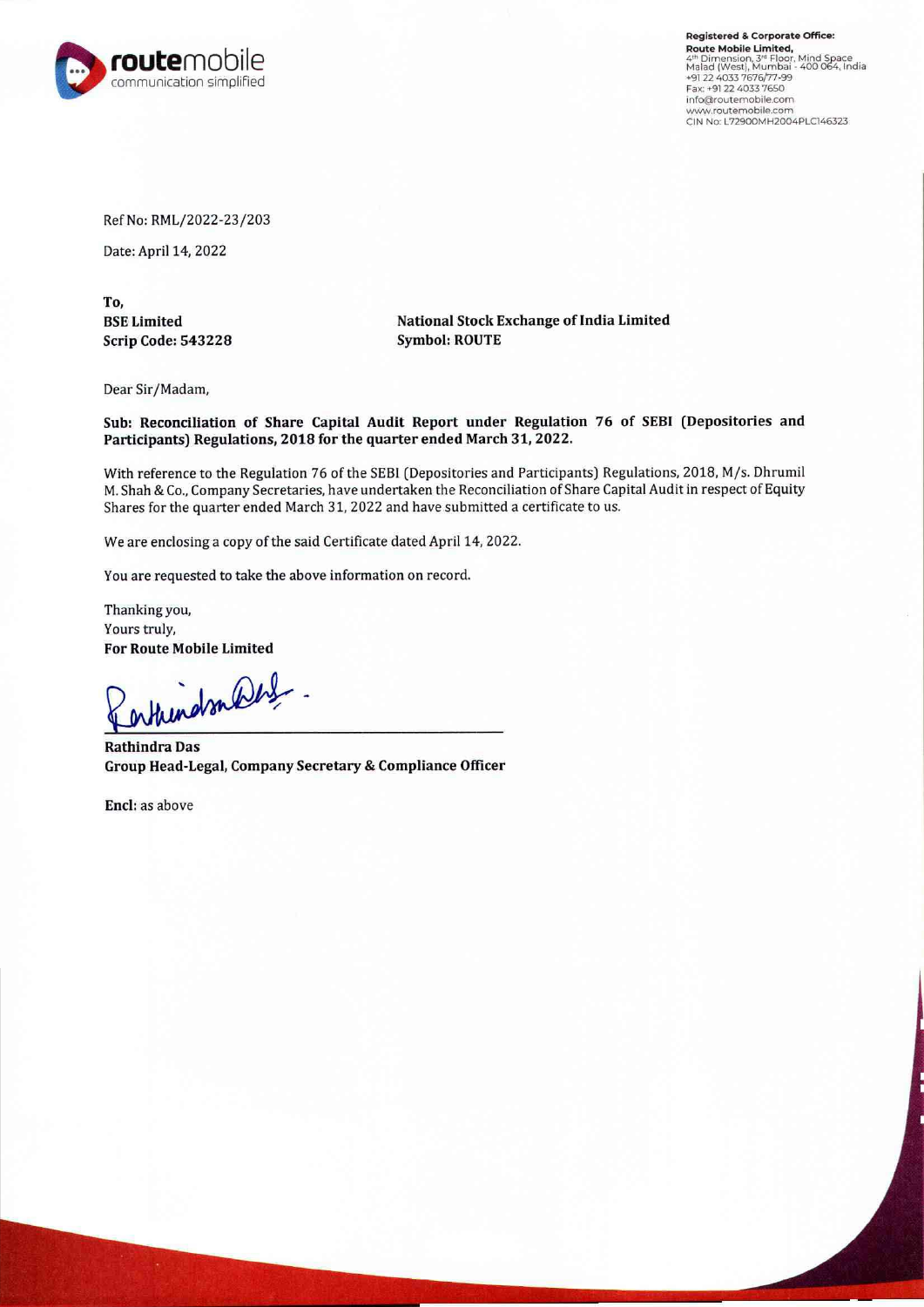

**RefNo: 30/2022-23** 

To,

The Board of Directors **ROUTE MOBILE LIMITED**  4th Dimension, 3rd Floor, Mind Space, Malad (West), Mumbai - 400064, Maharashtra, India.

## **CERTIFICATE**

I, have examined the Register of Members, Beneficiary details furnished by the Depositories and other records / documents maintained by **ROUTE MOBILE LIMITED** ('the Company') and its Registrar and Share Transfer Agent **KFIN TECHNOLOGIES LIMITED,** for issuing this certificate, in accordance with the Regulation 76 of the Securities and Exchange Board of India (Depositories and Participants) Regulations, 2018.

In my opinion and to the best of my knowledge & according to the information and explanations given to me, I hereby certify the information stated in the enclosed **Reconciliation of Share Capital Audit Report** for the quarter ended **March 31, 2022** to be true and correct.

Place: Mumbai Date: April 14, 2022



## **FOR DHRUMIL M SHAH** & **CO. UDIN: F008021D000108209**

Dhrumil M Shah Practicing Company Secretary FCS 8021; CP 8978 PR 995/2020

Encl: as above

1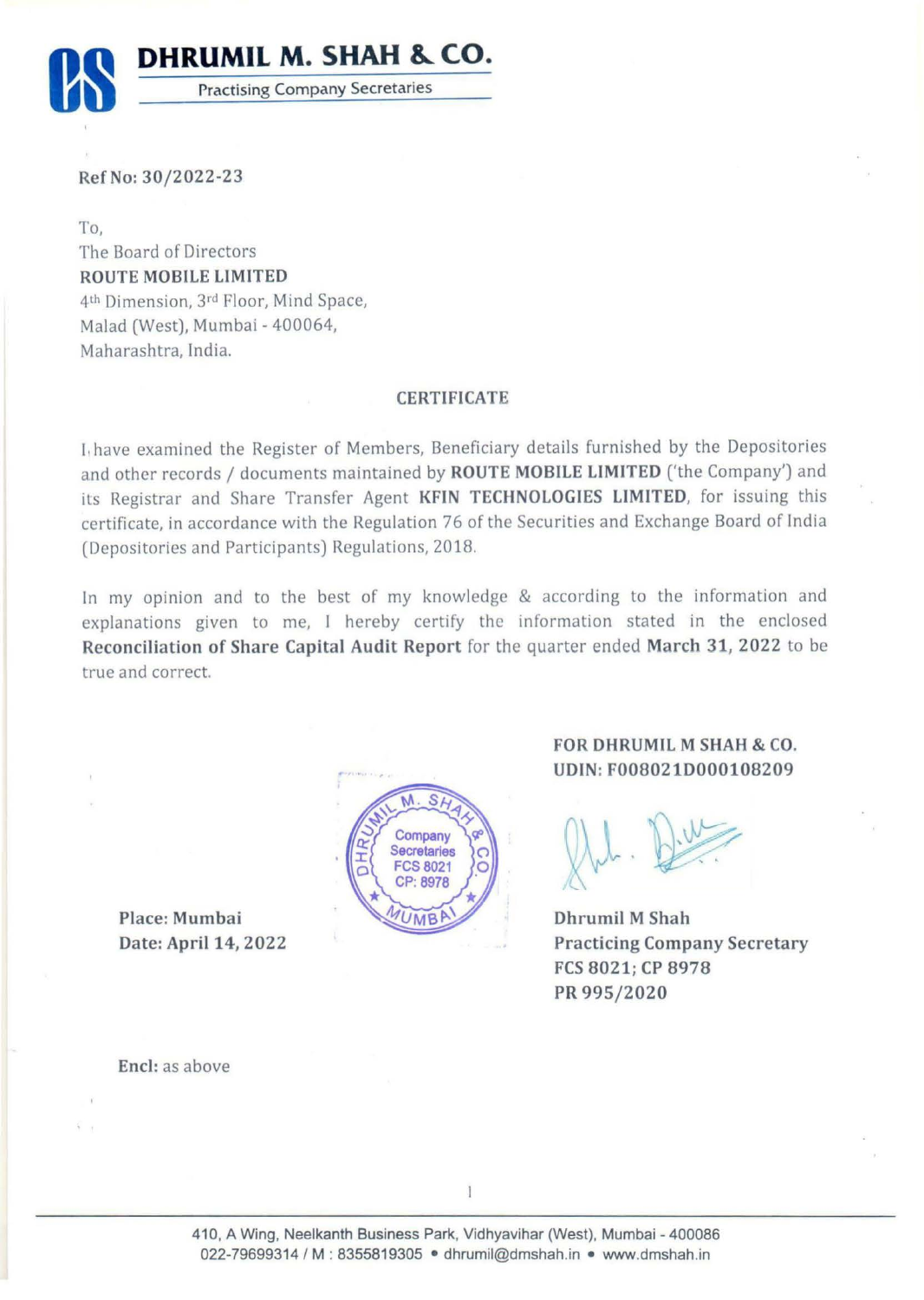| SR.<br>NO.     | <b>PARTICULARS</b>                                                         | <b>DETAILS</b>                                                                              |                           |  |  |
|----------------|----------------------------------------------------------------------------|---------------------------------------------------------------------------------------------|---------------------------|--|--|
| $\mathbf{1}$   | For Quarter Ended                                                          | March 31, 2022                                                                              |                           |  |  |
| $\overline{2}$ | <b>ISIN</b>                                                                | INE450U01017                                                                                |                           |  |  |
| 3              | Face Value                                                                 | Rs. 10/- per share                                                                          |                           |  |  |
| $\overline{4}$ | Name of the Company                                                        | ROUTE MOBILE LIMITED                                                                        |                           |  |  |
| 5              | Registered Office Address                                                  | 4th Dimension, 3rd Floor, Mind Space, Malad (West), Mumbai<br>- 400064, Maharashtra, India. |                           |  |  |
| 6              | Correspondence Address                                                     | 4th Dimension, 3rd Floor, Mind Space, Malad (West), Mumbai<br>- 400064, Maharashtra, India. |                           |  |  |
| 7              | Telephone & Fax Nos.                                                       | Tel No. 022-40337676<br>Fax No. 022-40337650                                                |                           |  |  |
| 8              | <b>Email Address</b>                                                       | complianceofficer@routemobile.com                                                           |                           |  |  |
| 9              | Name of the Stock Exchange<br>where the Company's<br>securities are listed | <b>BSE</b> Limited<br>National Stock Exchange of India Limited                              |                           |  |  |
|                |                                                                            | <b>Number of Shares</b>                                                                     | % of Total<br>Issued Cap. |  |  |
| 10             | <b>Issued Capital</b>                                                      | 6,30,43,588                                                                                 | 100.00%                   |  |  |
| 11             | Listed Capital (Exchange -<br>wise) (as per company<br>records)            | 6,30,43,588                                                                                 | 100.00%                   |  |  |
| 12             | Held in dematerialized form in<br><b>NSDL</b>                              | 5,85,44,829                                                                                 | 92.86%                    |  |  |
| 13             | Held in dematerialized form in<br>CDSL                                     | 44,98,439                                                                                   | 7.14%                     |  |  |
| 14             | Physical                                                                   | 320                                                                                         | $0.00\%$                  |  |  |
| 15             | Total no. of shares<br>$(12+13+14)$                                        | 6,30,43,588                                                                                 | 100.00%                   |  |  |
| 16             | Reasons for difference if any,<br>between<br>M. S/                         | $(10 \& 11)$ , $(10 \& 15)$ , $(11 \& 15)$                                                  | Not Applicable            |  |  |
|                | Company<br>Secretaries<br><b>FCS 8021</b><br>O<br>CP: 8978                 | $\overline{c}$                                                                              |                           |  |  |

 $\chi$ 

 $\langle \rangle$ 

 $\lambda$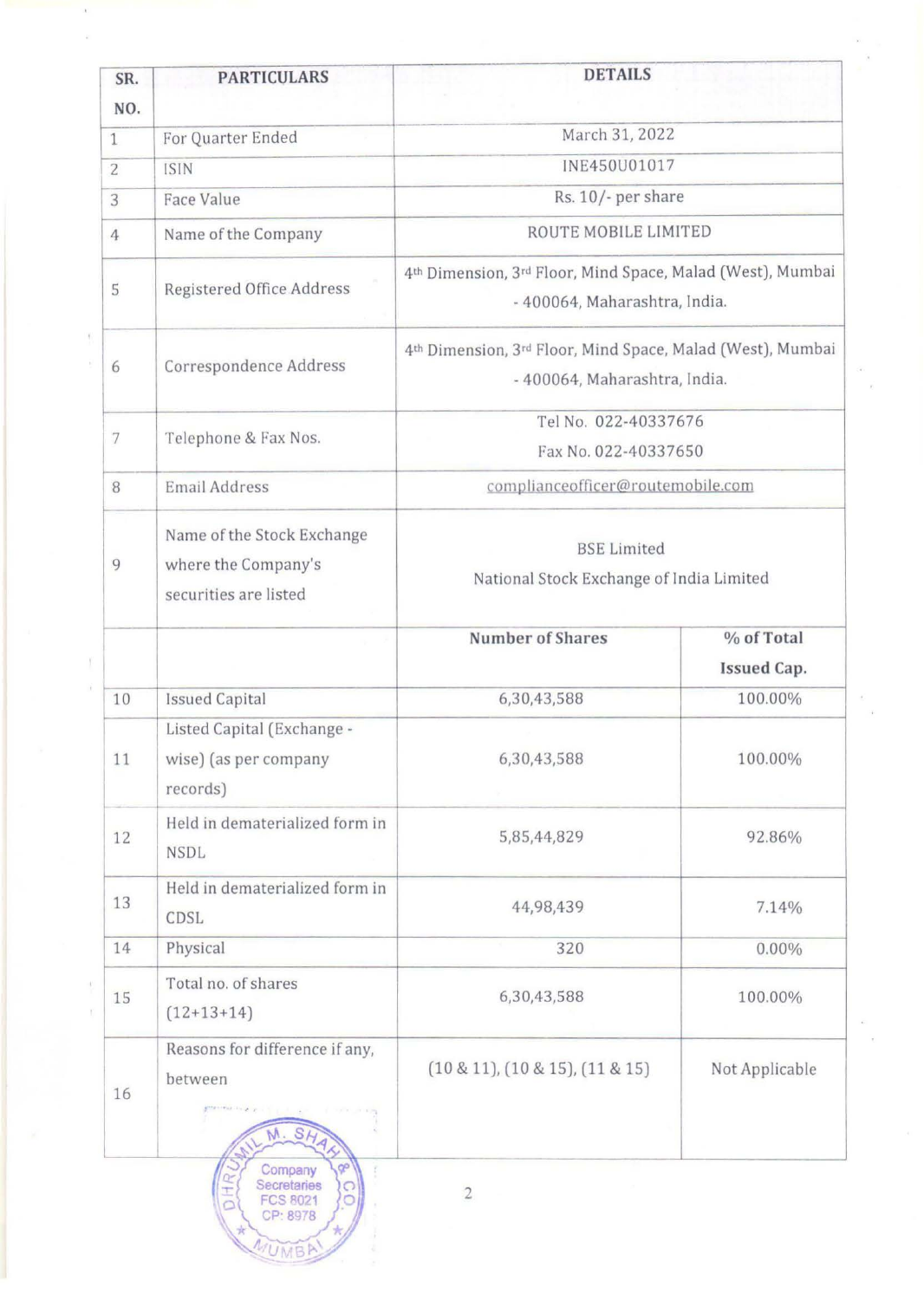| 17                                                                                                                                        | Certifying the details of changes in share capital during the quarter under consideration as<br>per table below.                                        |                                                                                                                      |                                            |                                                      |                                 |                                 |                                                        |  |
|-------------------------------------------------------------------------------------------------------------------------------------------|---------------------------------------------------------------------------------------------------------------------------------------------------------|----------------------------------------------------------------------------------------------------------------------|--------------------------------------------|------------------------------------------------------|---------------------------------|---------------------------------|--------------------------------------------------------|--|
| Particulars <sup>***</sup>                                                                                                                |                                                                                                                                                         | No. of<br>Shares                                                                                                     | Applied /<br>Not<br>Applied<br>for listing | Listed on<br>Stock<br>Exchange<br>(Specify<br>Names) | Whether<br>intimated<br>to CDSL | Whether<br>intimated<br>to NSDL | In-prin. Approval<br>pending for SE<br>(Specify Names) |  |
| <b>ESOP</b>                                                                                                                               |                                                                                                                                                         | 1,70,705                                                                                                             | Applied                                    | <b>BSE</b><br><b>NSE</b>                             | Yes                             | Yes                             | No                                                     |  |
| *** Rights, Bonus, Preferential Issue, ESOPs, Amalgamation, Conversion, Buyback, Capital Reduction,<br>Forfeiture, any other (to specify) |                                                                                                                                                         |                                                                                                                      |                                            |                                                      |                                 |                                 |                                                        |  |
| 18                                                                                                                                        |                                                                                                                                                         | Register of Members is updated (Yes / No) If not,<br>updated up to which date                                        |                                            |                                                      |                                 | YES                             |                                                        |  |
| 19                                                                                                                                        |                                                                                                                                                         | Reference of previous quarter with regards to<br>excess dematerialized shares if any                                 |                                            |                                                      |                                 | Not Applicable                  |                                                        |  |
| 20                                                                                                                                        |                                                                                                                                                         | Has the Company resolved the matter mentioned<br>in Point No. 19 above in the current quarter? If<br>not reason why? |                                            |                                                      |                                 | Not Applicable                  |                                                        |  |
| 21                                                                                                                                        | Mentioned the total no. of requests, if any, confirmed after 21 days and the total no of<br>requests pending beyond 21 days with the reasons for delay: |                                                                                                                      |                                            |                                                      |                                 |                                 |                                                        |  |
|                                                                                                                                           |                                                                                                                                                         | Total No. of Demat requests                                                                                          |                                            | No. of<br>Requests                                   | No. of<br>shares                |                                 | Reasons for delay                                      |  |
|                                                                                                                                           |                                                                                                                                                         | Confirmed after 21 days                                                                                              |                                            | Nil                                                  | NA                              |                                 |                                                        |  |
| M. SHRejected after 21 days)<br>çP.<br><b>Company</b>                                                                                     |                                                                                                                                                         | Pending for more than 21 days                                                                                        |                                            | Nil                                                  | NA                              |                                 | Not Applicable                                         |  |

MUMBA